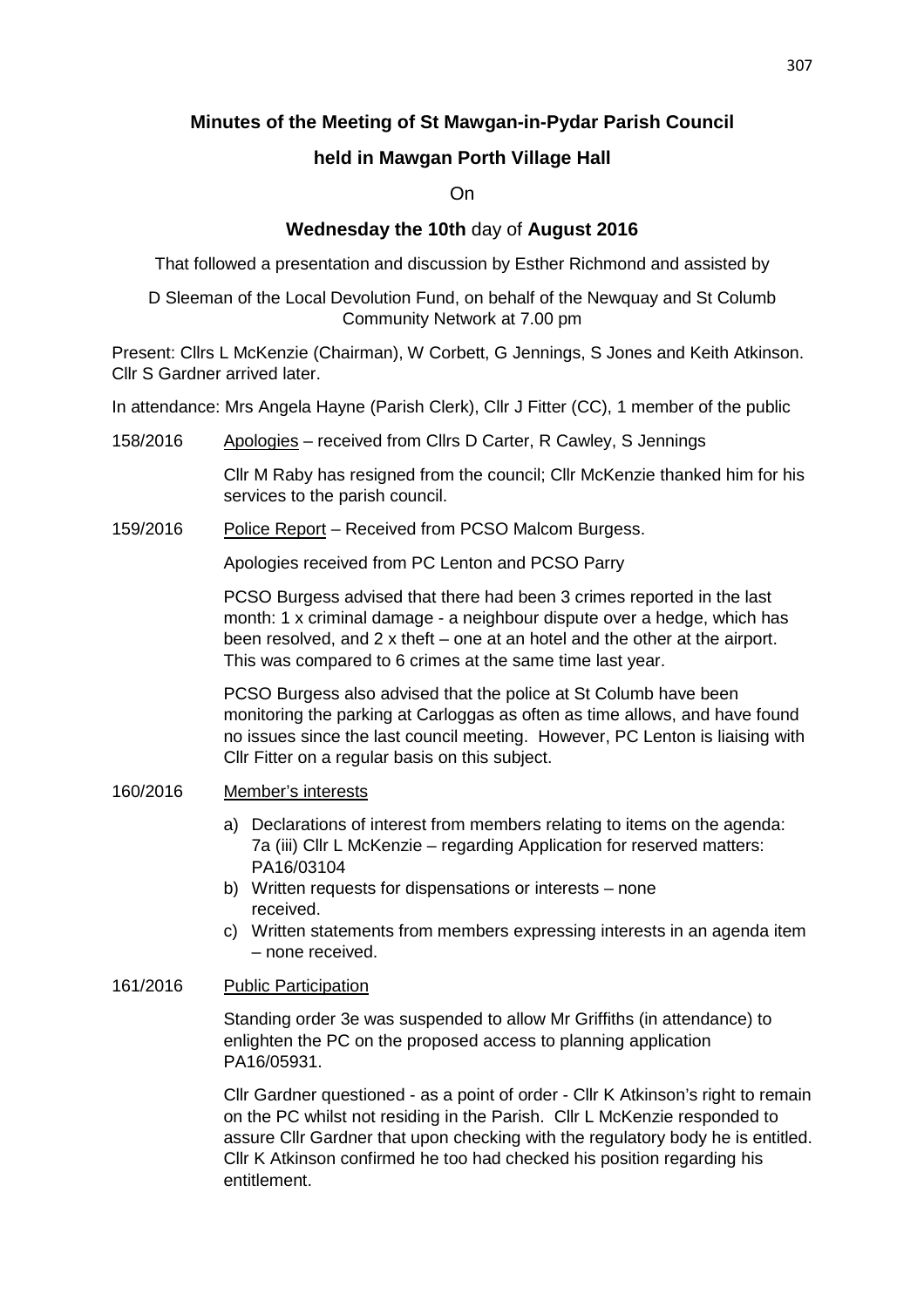(According to the regulations: 'he' will be qualified if 'he' has either during the whole of the twelve months before the day on which 'he' is nominated as a candidate, or the day of the election, resided in the locality or within three miles of it or occupied as owner or tenant any land or premises therein or had his principal or only place of work there' (Local Government Act, 1972, s79).

Cllr Gardner questioned - as a point of order - the rationale for including in the July minutes the full Code of Conduct findings considering minutes are usually a concise description of council meetings. Cllr L McKenzie responded that due to the seriousness of the nature of the Censure, it was included to ensure that parishioners not attendant at the July meeting, were fully informed of the content and sanctions imposed upon Cllr Gardner.

Cllr Gardner stated that he was abstaining from voting to resolve to accept the minutes, and suggested that matters were a foregone conclusion. Cllr G Jennings categorically denied this, and stressed that at no time were matters on the Agenda pre-determined. She stated that although working groups informed the PC of their findings, it was up to individual councillors to make their own judgement.

Cllr Gardner left the meeting at this juncture.

- 162/2016 Minutes of the last meeting Proposed by Cllr S Jones and seconded by Cllr G Jennings and **resolved** to accept the minutes of the meeting as a true record and were duly signed by the Cllr L McKenzie.
- 163/2016 Clerk's report The report had been circulated prior to the meeting.
- 164/2016 Planning New applications to discuss and decide on response to Cornwall Council.
	- i **PA16/06067** Applicant: Mr Mathew Golay. Proposed extension over existing - garage and rear garden room extension. Location: 13 Lanherne Avenue, Carloggas, St Mawgan, TR8 4EL. Cllr W Corbett proposed and Cllr K Atkinson seconded and it was **resolved** that the council have no objection to this application.
	- ii **PA16/06190** Applicant: Mr and Mrs R Marland. Lawful development certificate for proposed formation of rear dormer to provide en-suite. Location: Beaumar, Tredragon Road, Mawgan Porth, TR8 4DQ. Cllr W Corbett proposed and Cllr K Atkinson seconded and it was resolved to note.
	- Cllr L McKenzie left the room at this juncture.
	- iii **PA16/03104** Applicant: Mr J Barlow. Application for reserved matters (appearance, landscaping and layout) following outline approval for construction of 10 holiday chalets. Location: Merlin Golf Club. The PC had requested an extension of time for the possibility of additional landscaping to be explored, however the applicants had declined this suggestion. The Planning Group had taken the matter up with the Landscape Officer at Cornwall Council, but she has yet to hear back from the case officer who is now on holiday. Cllr W Corbett proposed and Cllr K Atkinston seconded and it was resolved to defer a decision until this discussion has taken place.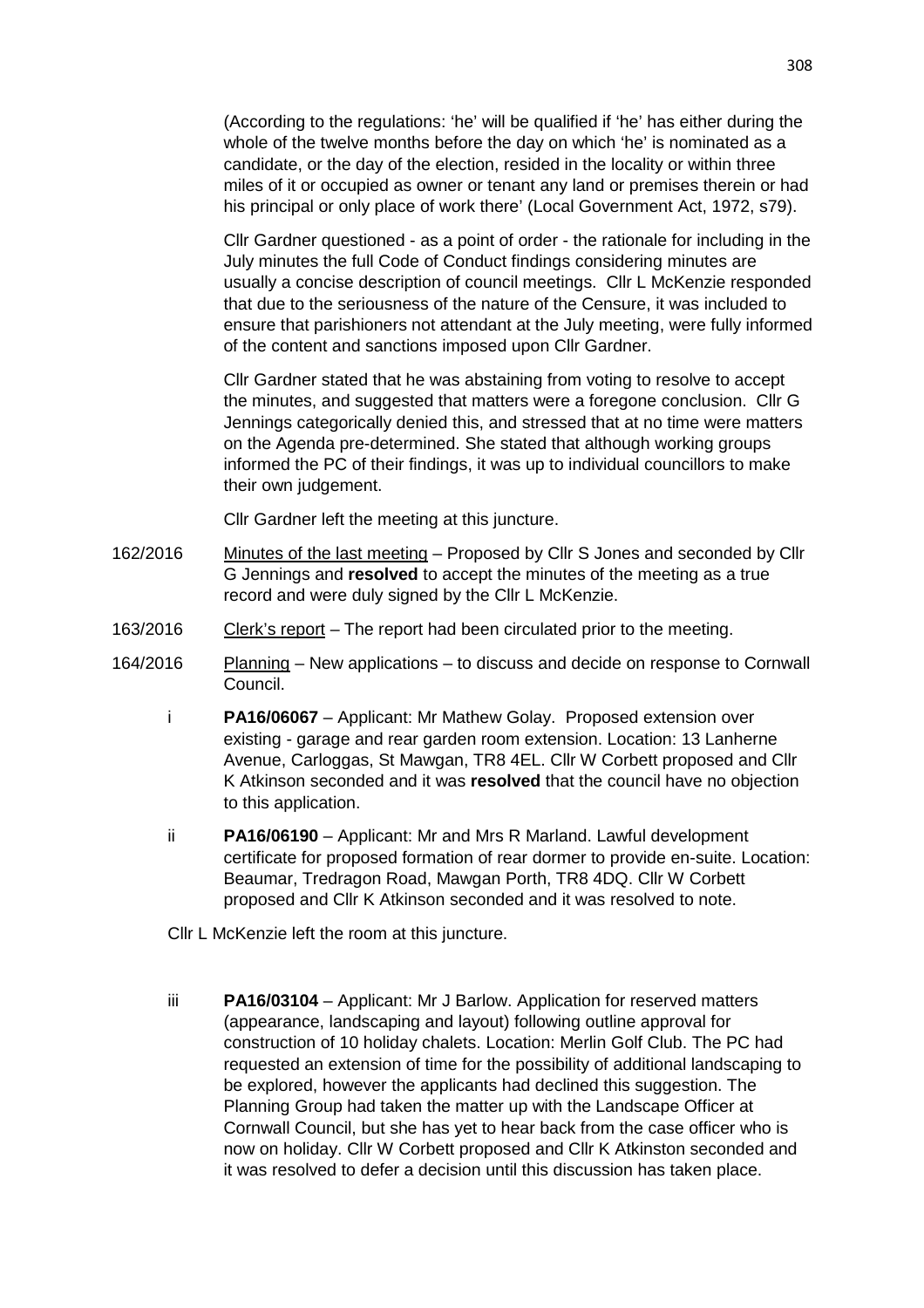Cllr L McKenzie returned to the room.

- iv **PA16/06606** Proposal ELM (T1) Applicant: Mr Alan Quartly. Application to reduce height from 18m to 12m and thin crown because of excessive shading and low amenity value. Restrict further growth to prevent damage to the boundary dry stone wall and bank. Location Ball Cottage, Ball Lane. Cllr W Corbett proposed and Cllr K Atkinson seconded and it was **resolved** to leave the matter to the discretion of Cornwall Council's tree officer.
- v **PA16/06470** Applicant: Mrs Lorna Condliffe The Riviera Lodge Inn, Mawgan Porth Hill, Mawgan Porth, TR8 4BA. Certificate of Lawfulness for a Proposed Development, namely the demolition of business premises to be replaced by seven holiday units and one residential unit with associated works, approved under decision no. PA12/02093 (commencement of material operations by digging of foundations). The applicant has dug a short length of trench on the site in order to claim a material start to the development has been made and so preserve the planning permission granted in 2013. However, it seemed to the PC that it was unclear that this was in fact a legitimate start. Before foundations could be dug the existing pub and house needs to be demolished; the areas on which the three blocks of houses are to be constructed levelled; and the site accurately set out. As none of these operations have taken place it was proposed by Cllr W Corbett and seconded by Cllr K Atkinson and **resolved** to raise the matter with the case officer.
- vi **PA16/06951** Applicant: Mr A Watson. Proposal Proposed demolition of existing sub-standard dwelling and construction of one 4 bedroomed house and garage Location Sea View Bungalow, New Road, Carloggas, St Mawgan. Cllr W Corbett proposed and Cllr K Atkinson seconded and it was resolved to raise no objection to this application.
- 165/2016 Any other planning applications received from Cornwall Council by the time of the meeting. None received.
- 166/2016 Advices and decisions by Cornwall Council circulated prior to meeting.
	- i. **PA16/03748 APPROVED** Applicant: Mr R Chapman Location: Land Near Trevenna Cross St Mawgan Cornwall. Proposal: Extension of existing farm building, establishment of forage store and sand school.
	- ii. **PA16/04893 - GRANTED (CAADs and LUs only)** Applicant: Mrs Lucy Petersen Location: Porth Farm. Access To Porth Farm, Mawgan Porth, Newquay.. TR8 4BP Proposal: Certificate of lawfulness existing use: The residential use of the mobile home and ancillary residential use of the existing buildings. Cllr W Corbett proposed and Cllr K Atkinson seconded and it was **resolved** to write to the case officer questioning how a full residential use of the buildings and caravans could have been granted when the applicant had only claimed that they had been used seasonally during the main holiday period.
	- iii. **PA16/04144 REFUSED** Applicant: Mr Ian Miller Location: Fourwarnes, Gwel An Mor, Trenance Mawgan, Porth. TR8 4DW. Proposal: Construction of semi-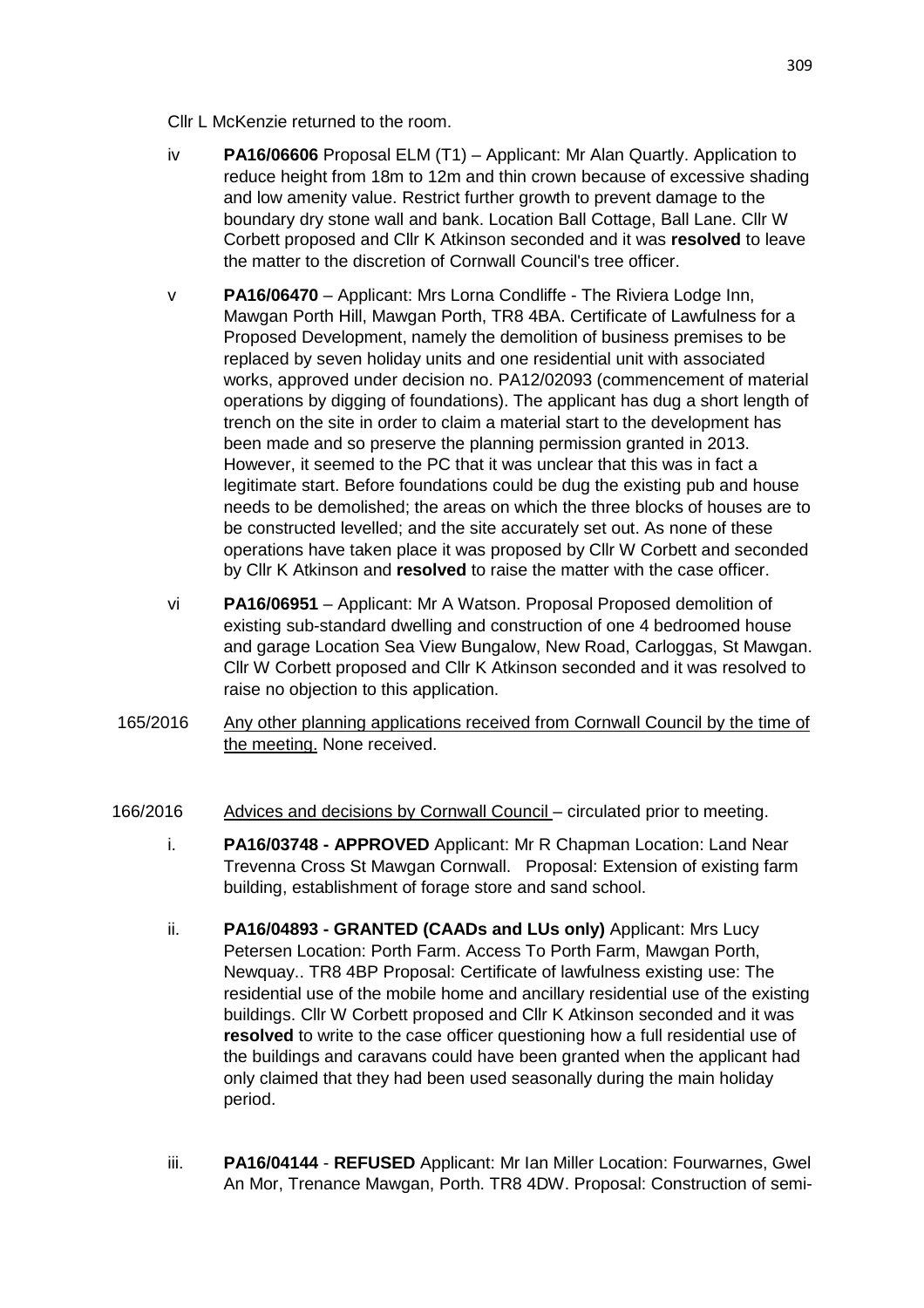basement and rear ground floor extension with associated rear garden landscaping to provide an additional bedroom and study.

iv. **PA16/02573 WITHDRAWN** Applicant: Mr Richard Turner Location: Land South East of Tywarbyn, Ox Lane, St Mawgan, Cornwall. TR8 4EU. Proposal: Demolition of an existing dilapidated double garage and rear store, to create a 2 Bedroom dwelling within the grounds of Tywarbryn.

Standing order 3e was suspended for this next item to be heard.

 7d Cllr Fitter advised that two local residents had queried the height of the replacement dwelling currently under construction at Odd Spot and this is being checked by the Enforcement Section. Cllr L McKenzie thanked Cllr Fitter on behalf of the PC.

Standing orders were resumed.

#### 167/2016 Working groups

- (a) Amenities report circulated. Cllr L McKenzie had noted concerns about the grass in the burial ground, but this has now been addressed by the contractor. The Clerk is to contact Sovereign regarding the delay of replacement fixings for the play equipment.
- (b) Transport and rights of way to receive report if any. None received.
- (c) Beach and Environment to receive report if any. None received.
- 168/2016 Churchyard wall the PC has not (to date) been informed if M Farmer has started work on the repairs.
- 169/2016 Local Council Administration Charles Arnold Baker  $10^{th}$  Edition Cllr W Corbett proposed and Cllr K Atkinson seconded and was **resolved** to purchase a copy from SLCC for the sum of £73.60
- 170/2016 Accounts Cllr G Jennings proposed and Cllr W Corbett seconded, and it was **resolved** to approve payment of accounts as listed below:

| <b>Name</b>              | <b>Details</b>                              |         |               |
|--------------------------|---------------------------------------------|---------|---------------|
|                          |                                             |         | <b>Amount</b> |
| A Hayne                  | Clerk's Salary - July                       | £636.00 |               |
|                          | Home as office                              | 15.00   |               |
|                          | <b>Travelling expenses</b>                  | 16.00   |               |
|                          | Expenses: stamps                            | 13.20   |               |
|                          | Replacement Computer (HP 15-AH150S A)448.97 |         |               |
|                          | Microsoft Office 365 (1-yr subscription)    | 39.00   |               |
|                          | <b>Windows Recovery Media</b>               | 35.00   | 1203.17       |
| <b>DMH Solutions Ltd</b> |                                             |         | 70.80         |
| <b>Bubb Maintenance</b>  | Maintenance<br>July:                        | £980.00 |               |
|                          | Expenses (May & June)                       | 49.99   |               |
|                          | July:<br>Footpaths                          | 360.00  | 1389.99       |